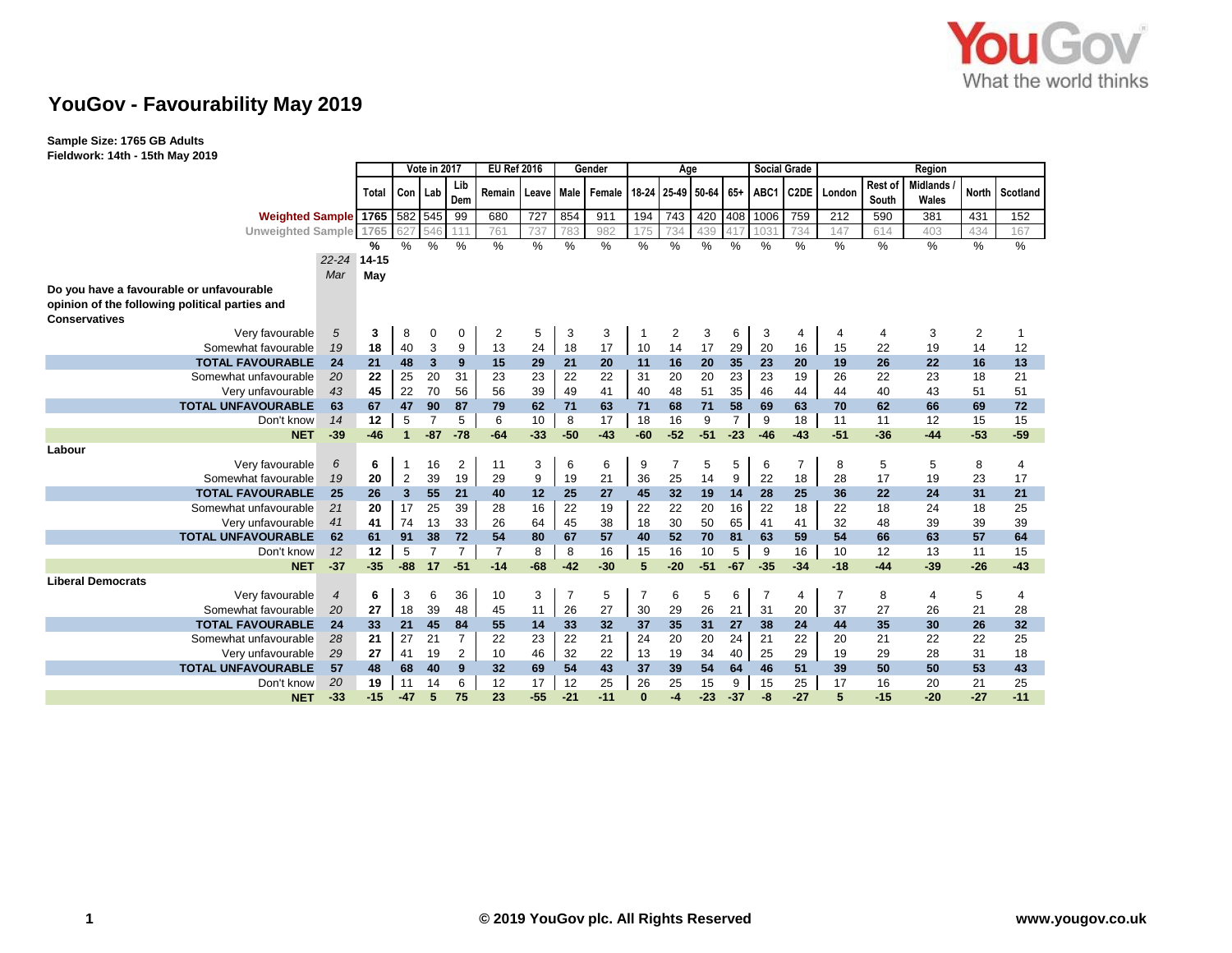

**Sample Size: 1765 GB Adults Fieldwork: 14th - 15th May 2019**

|                                          |                |           | Vote in 2017   |                  |                | <b>EU Ref 2016</b> |       | Gender         |                | Age            |       |                         |                | <b>Social Grade</b> |                   |                | Region           |                          |                |                  |
|------------------------------------------|----------------|-----------|----------------|------------------|----------------|--------------------|-------|----------------|----------------|----------------|-------|-------------------------|----------------|---------------------|-------------------|----------------|------------------|--------------------------|----------------|------------------|
|                                          |                | Total     |                | Con   Lab        | Lib<br>Dem     | Remain             | Leave |                | Male Female    | 18-24          |       | 25-49 50-64 65+         |                | ABC1                | C <sub>2</sub> DE | London         | Rest of<br>South | <b>Midlands</b><br>Wales | North          | Scotland         |
| <b>Weighted Sample</b>                   |                | 1765      | 582 545        |                  | 99             | 680                | 727   | 854            | 911            | 194            | 743   | 420                     | 408            | 1006                | 759               | 212            | 590              | 381                      | 431            | 152              |
| <b>Unweighted Sample</b>                 |                | 1765      |                | 546              | 111            | 761                | 737   | 783            | 982            | 175            | 734   | 439                     |                | 1031                | 734               | 147            | 614              | 403                      | 434            | 167              |
|                                          |                | %         | %              | %                | %              | $\%$               | %     | %              | $\%$           | %              | $\%$  | %                       | %              | $\frac{0}{0}$       | $\%$              | %              | $\frac{0}{0}$    | $\%$                     | $\%$           | $\%$             |
|                                          | $24 - 25$      | $14 - 15$ |                |                  |                |                    |       |                |                |                |       |                         |                |                     |                   |                |                  |                          |                |                  |
|                                          | Oct            | May       |                |                  |                |                    |       |                |                |                |       |                         |                |                     |                   |                |                  |                          |                |                  |
|                                          | 2018           | 2019      |                |                  |                |                    |       |                |                |                |       |                         |                |                     |                   |                |                  |                          |                |                  |
| <b>Green Party</b>                       |                |           |                |                  |                |                    |       |                |                |                |       |                         |                |                     |                   |                |                  |                          |                |                  |
| Very favourable                          | 9              | 11        | 3              | 19               | 24             | 21                 | 3     | 11             | 11             | 19             | 11    | 13                      | 7              | 13                  | 9                 | 10             | 14               | 9                        | 9              | 14               |
| Somewhat favourable                      | 32             | 32        | 23             | 45               | 47             | 45                 | 22    | 32             | 31             | 34             | 37    | 27                      | 27             | 36                  | 26                | 47             | 28               | 34                       | 30             | 27               |
| <b>TOTAL FAVOURABLE</b>                  | 41             | 43        | 26             | 64               | 71             | 66                 | 25    | 43             | 42             | 53             | 48    | 40                      | 34             | 49                  | 35                | 57             | 42               | 43                       | 39             | 41               |
| Somewhat unfavourable                    | 20             | 15        | 23             | 12               | 9              | 13                 | 21    | 15             | 15             | 12             | 10    | 19                      | 22             | 16                  | 15                | $\overline{7}$ | 17               | 16                       | 17             | 13               |
| Very unfavourable                        | 17             | 19        | 34             | 9                | 3              | 8                  | 32    | 26             | 13             | 9              | 16    | 20                      | 30             | 19                  | 19                | 16             | 20               | 18                       | 20             | 19               |
| <b>TOTAL UNFAVOURABLE</b>                | 37             | 34        | 57             | 21               | 12             | 21                 | 53    | 41             | 28             | 21             | 26    | 39                      | 52             | 35                  | 34                | 23             | 37               | 34                       | 37             | 32               |
| Don't know                               | 22             | 23        | 17             | 16               | 17             | 13                 | 21    | 15             | 30             | 27             | 26    | 21                      | 15             | 16                  | 31                | 20             | 21               | 23                       | 24             | 28               |
| <b>NET</b>                               | $\overline{4}$ | 9         | $-31$          | 43               | 59             | 45                 | $-28$ | $\overline{2}$ | 14             | 32             | 22    | $\overline{1}$          | $-18$          | 14                  | $\mathbf{1}$      | 34             | 5                | 9                        | $\overline{2}$ | $\boldsymbol{9}$ |
| United Kingdom Independence Party (UKIP) |                |           |                |                  |                |                    |       |                |                |                |       |                         |                |                     |                   |                |                  |                          |                |                  |
| Very favourable                          | 6              | 3         | 3              | $\boldsymbol{2}$ | 0              | 1                  | 5     | $\overline{4}$ | $\overline{2}$ | $\overline{c}$ | 3     | $\overline{\mathbf{c}}$ | 3              | 1                   | 4                 | 1              | 2                | 4                        | 3              | $\boldsymbol{2}$ |
| Somewhat favourable                      | 14             | 11        | 16             | 6                | 5              | $\overline{2}$     | 19    | 13             | 9              | 5              | 10    | 13                      | 14             | 9                   | 14                | 6              | 11               | 14                       | 12             | 6                |
| <b>TOTAL FAVOURABLE</b>                  | 20             | 14        | 19             | 8                | 5              | 3                  | 24    | 17             | 11             | 7              | 13    | 15                      | 17             | 10                  | 18                | 7              | 13               | 18                       | 15             | 8                |
| Somewhat unfavourable                    | 16             | 14        | 22             | $\overline{7}$   | 12             | 8                  | 22    | 15             | 13             | 12             | 11    | 15                      | 19             | 13                  | 15                | 10             | 17               | 12                       | 15             | 10               |
| Very unfavourable                        | 49             | 55        | 46             | 74               | 75             | 81                 | 34    | 58             | 52             | 59             | 58    | 54                      | 49             | 64                  | 43                | 69             | 54               | 51                       | 51             | 60               |
| <b>TOTAL UNFAVOURABLE</b>                | 65             | 69        | 68             | 81               | 87             | 89                 | 56    | 73             | 65             | 71             | 69    | 69                      | 68             | 77                  | 58                | 79             | 71               | 63                       | 66             | 70               |
| Don't know                               | 15             | 18        | 14             | 11               | 8              | 8                  | 19    | 10             | 24             | 22             | 19    | 16                      | 15             | 13                  | 23                | 14             | 15               | 20                       | 19             | 22               |
| <b>NET</b>                               | $-45$          | $-55$     | -49            | $-73$            | $-82$          | $-86$              | $-32$ | $-56$          | $-54$          | $-64$          | $-56$ | $-54$                   | $-51$          | $-67$               | $-40$             | $-72$          | $-58$            | $-45$                    | $-51$          | $-62$            |
| <b>Brexit Party</b>                      |                |           |                |                  |                |                    |       |                |                |                |       |                         |                |                     |                   |                |                  |                          |                |                  |
| Very favourable                          |                | 16        | 29             | 8                | $\overline{2}$ | $\overline{c}$     | 34    | 20             | 11             | 5              | 9     | 20                      | 29             | 13                  | 18                | 12             | 17               | 18                       | 15             | 10               |
| Somewhat favourable                      |                | 12        | 19             | 6                | 12             | $\overline{4}$     | 22    | 13             | 11             | 6              | 10    | 16                      | 16             | 11                  | 13                | $\overline{7}$ | 14               | 16                       | 11             | 6                |
| <b>TOTAL FAVOURABLE</b>                  |                | 28        | 48             | 14               | 14             | 6                  | 56    | 33             | 22             | 11             | 19    | 36                      | 45             | 24                  | 31                | 19             | 31               | 34                       | 26             | 16               |
| Somewhat unfavourable                    |                | 10        | 14             | 9                | 8              | 10                 | 10    | 9              | 11             | 9              | 10    | 10                      | 12             | 11                  | 9                 | 9              | 10               | 9                        | 12             | 10               |
| Very unfavourable                        |                | 42        | 22             | 63               | 68             | 72                 | 13    | 46             | 38             | 55             | 49    | 37                      | 28             | 50                  | 31                | 59             | 39               | 36                       | 39             | 53               |
| <b>TOTAL UNFAVOURABLE</b>                |                | 52        | 36             | 72               | 76             | 82                 | 23    | 55             | 49             | 64             | 59    | 47                      | 40             | 61                  | 40                | 68             | 49               | 45                       | 51             | 63               |
| Don't know                               |                | 20        | 17             | 15               | 10             | 12                 | 21    | 12             | 28             | 26             | 23    | 17                      | 16             | 14                  | 28                | 13             | 20               | 22                       | 23             | 22               |
| <b>NET</b>                               |                | $-24$     | 12             | $-58$            | $-62$          | $-76$              | 33    | $-22$          | $-27$          | $-53$          | $-40$ | $-11$                   | 5              | $-37$               | -9                | $-49$          | $-18$            | $-11$                    | $-25$          | $-47$            |
|                                          | 27-28          | $14 - 15$ |                |                  |                |                    |       |                |                |                |       |                         |                |                     |                   |                |                  |                          |                |                  |
|                                          | Feb            | May       |                |                  |                |                    |       |                |                |                |       |                         |                |                     |                   |                |                  |                          |                |                  |
| <b>Change UK - The Independent Group</b> |                |           |                |                  |                |                    |       |                |                |                |       |                         |                |                     |                   |                |                  |                          |                |                  |
| Very favourable                          | $\overline{4}$ | 3         | $\overline{2}$ | $\overline{4}$   | 12             | 5                  | 2     | 5              | 2              | $\overline{7}$ | 3     | 3                       | $\overline{2}$ | $\overline{4}$      | $\overline{2}$    | 6              | 3                | 4                        | 3              | $\overline{2}$   |
| Somewhat favourable                      | 16             | 18        | 14             | 23               | 41             | 29                 | 10    | 20             | 16             | 21             | 20    | 18                      | 13             | 21                  | 13                | 25             | 19               | 18                       | 13             | 15               |
| <b>TOTAL FAVOURABLE</b>                  | 20             | 21        | 16             | 27               | 53             | 34                 | 12    | 25             | 18             | 28             | 23    | 21                      | 15             | 25                  | 15                | 31             | 22               | 22                       | 16             | 17               |
| Somewhat unfavourable                    | 16             | 14        | 17             | 12               | 17             | 16                 | 15    | 16             | 12             | 12             | 12    | 13                      | 20             | 16                  | 12                | 18             | 15               | 12                       | 13             | 13               |
| Very unfavourable                        | 23             | 26        | 37             | 23               | 8              | 17                 | 38    | 32             | 20             | 13             | 21    | 31                      | 35             | 24                  | 27                | 20             | 26               | 26                       | 28             | 23               |
| <b>TOTAL UNFAVOURABLE</b>                | 39             | 40        | 54             | 35               | 25             | 33                 | 53    | 48             | 32             | 25             | 33    | 44                      | 55             | 40                  | 39                | 38             | 41               | 38                       | 41             | 36               |
| Don't know                               | 41             | 39        | 31             | 39               | 23             | 32                 | 35    | 27             | 50             | 47             | 45    | 35                      | 29             | 35                  | 45                | 32             | 36               | 40                       | 43             | 48               |
| <b>NET</b>                               | $-19$          | $-19$     | $-38$          | -8               | 28             | 1                  | $-41$ | $-23$          | $-14$          | 3              | -10   | $-23$                   | $-40$          | $-15$               | $-24$             | $-7$           | $-19$            | $-16$                    | $-25$          | -19              |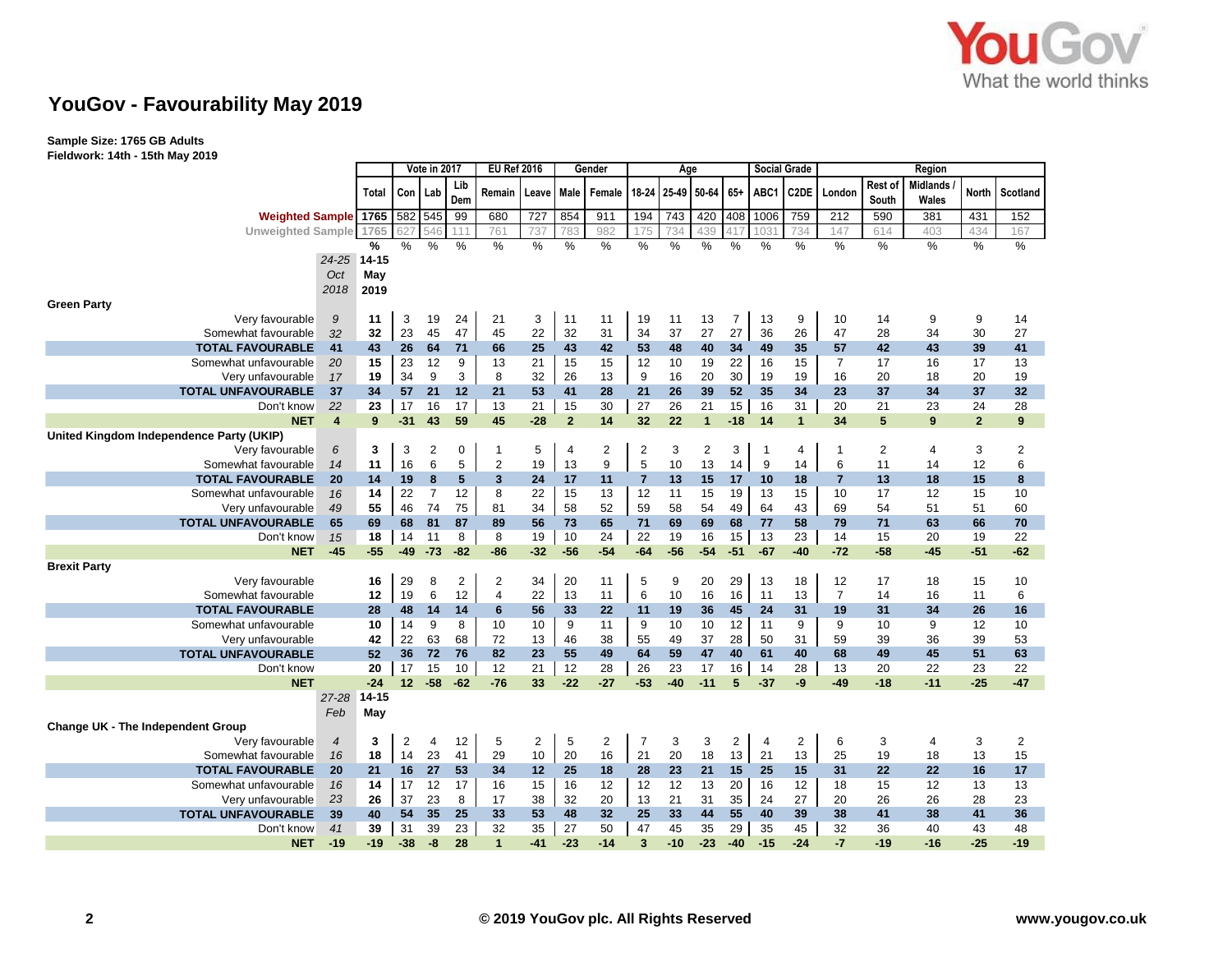

**Sample Size: 1765 GB Adults Fieldwork: 14th - 15th May 2019**

|                                       |                          | Vote in 2017 |                         |                | <b>EU Ref 2016</b><br>Gender |                |                |                |                | Age                     |       |             | <b>Social Grade</b> |                | Region         |                |                  |                   |       |                |
|---------------------------------------|--------------------------|--------------|-------------------------|----------------|------------------------------|----------------|----------------|----------------|----------------|-------------------------|-------|-------------|---------------------|----------------|----------------|----------------|------------------|-------------------|-------|----------------|
|                                       |                          | Total        | Con   Lab               |                | Lib<br>Dem                   | Remain         | Leave Male     |                | Female         | 18-24                   |       | 25-49 50-64 | $65+$               | ABC1           | C2DE           | London         | Rest of<br>South | Midlands<br>Wales | North | Scotland       |
|                                       | <b>Weighted Sample</b>   | 1765         | 582 545                 |                | 99                           | 680            | 727            | 854            | 911            | 194                     | 743   | 420         | 408                 | 1006           | 759            | 212            | 590              | 381               | 431   | 152            |
|                                       | <b>Unweighted Sample</b> |              | 627                     | 546            |                              | 761            | 737            | 783            | 982            | 175                     | 734   | 439         | 417                 | 103'           | 734            | 147            | 614              | 403               | 434   | 167            |
|                                       |                          | %            | %                       | %              | %                            | %              | %              | %              | %              | %                       | %     | $\%$        | %                   | %              | %              | %              | %                | %                 | %     | %              |
|                                       | $22 - 24$                | $14 - 15$    |                         |                |                              |                |                |                |                |                         |       |             |                     |                |                |                |                  |                   |       |                |
|                                       | Mar                      | May          |                         |                |                              |                |                |                |                |                         |       |             |                     |                |                |                |                  |                   |       |                |
| <b>Theresa May</b>                    |                          |              |                         |                |                              |                |                |                |                |                         |       |             |                     |                |                |                |                  |                   |       |                |
| Very favourable                       | 5                        | 3            | $\overline{7}$          | -1             | 0                            | $\overline{2}$ | 4              | $\overline{c}$ | $\overline{4}$ | 0                       | 2     | 4           | 6                   | $\overline{2}$ | 4              | 5              | 3                | $\overline{4}$    | 2     | -1             |
| Somewhat favourable                   | 21                       | 18           | 32                      | $\overline{7}$ | 14                           | 16             | 22             | 16             | 20             | 18                      | 14    | 19          | 26                  | 19             | 18             | 20             | 22               | 17                | 15    | 13             |
| <b>TOTAL FAVOURABLE</b>               | 26                       | 21           | 39                      | 8              | 14                           | 18             | 26             | 18             | 24             | 18                      | 16    | 23          | 32                  | 21             | 22             | 25             | 25               | 21                | 17    | 14             |
| Somewhat unfavourable                 | 22                       | 24           | 25                      | 23             | 36                           | 27             | 21             | 22             | 25             | 26                      | 25    | 19          | 24                  | 25             | 21             | 24             | 27               | 24                | 20    | 20             |
| Very unfavourable                     | 43                       | 46           | 32                      | 63             | 49                           | 51             | 44             | 53             | 39             | 45                      | 47    | 50          | 39                  | 47             | 44             | 43             | 41               | 45                | 51    | 55             |
| <b>TOTAL UNFAVOURABLE</b>             | 65                       | 70           | 57                      | 86             | 85                           | 78             | 65             | 75             | 64             | 71                      | 72    | 69          | 63                  | 72             | 65             | 67             | 68               | 69                | 71    | 75             |
| Don't know                            | 9                        | 9            | $\overline{4}$          | 6              | $\overline{2}$               | 5              | 8              | 6              | 12             | 11                      | 12    | 8           | 5                   | $\overline{7}$ | 13             | $\overline{7}$ | 8                | 10                | 12    | 11             |
| <b>NET</b>                            | $-39$                    | $-49$        | $-18$                   | $-78$          | $-71$                        | $-60$          | $-39$          | $-57$          | $-40$          | $-53$                   | $-56$ | $-46$       | $-31$               | $-51$          | $-43$          | $-42$          | $-43$            | $-48$             | $-54$ | $-61$          |
| Jeremy Corbyn                         |                          |              |                         |                |                              |                |                |                |                |                         |       |             |                     |                |                |                |                  |                   |       |                |
| Very favourable                       | 6                        | 6            | 1                       | 16             | 2                            | 9              | 3              | 6              | 5              | 6                       | 8     | 4           | 3                   | 5              | 6              | 8              | 5                | $\overline{4}$    | 8     | 2              |
| Somewhat favourable                   | 12                       | 13           | $\overline{2}$          | 26             | 9                            | 19             | $\overline{7}$ | 13             | 14             | 23                      | 15    | 10          | 8                   | 13             | 13             | 14             | 10               | 13                | 16    | 15             |
| <b>TOTAL FAVOURABLE</b>               | 18                       | 19           | $\overline{\mathbf{3}}$ | 42             | 11                           | 28             | 10             | 19             | 19             | 29                      | 23    | 14          | 11                  | 18             | 19             | 22             | 15               | 17                | 24    | 17             |
| Somewhat unfavourable                 | 17                       | 19           | 10                      | 27             | 36                           | 28             | 12             | 18             | 20             | 28                      | 22    | 16          | 11                  | 21             | 16             | 26             | 19               | 16                | 17    | 21             |
| Very unfavourable                     | 54                       | 50           | 84                      | 23             | 49                           | 38             | 71             | 55             | 45             | 25                      | 38    | 60          | 74                  | 52             | 48             | 41             | 55               | 53                | 48    | 44             |
| <b>TOTAL UNFAVOURABLE</b>             | 71                       | 69           | 94                      | 50             | 85                           | 66             | 83             | 73             | 65             | 53                      | 60    | 76          | 85                  | 73             | 64             | 67             | 74               | 69                | 65    | 65             |
| Don't know                            | 11                       | 12           | $\overline{4}$          | 8              | $\overline{4}$               | 5              | $\overline{7}$ | 8              | 16             | 18                      | 17    | 9           | $\overline{4}$      | 8              | 17             | 12             | 11               | 13                | 11    | 18             |
| <b>NET</b>                            | $-53$                    | $-50$        | $-91$                   | -8             | $-74$                        | $-38$          | $-73$          | $-54$          | $-46$          | $-24$                   | $-37$ | $-62$       | $-74$               | $-55$          | $-45$          | $-45$          | $-59$            | $-52$             | $-41$ | $-48$          |
| <b>Vince Cable</b><br>Very favourable |                          | 4            | 1                       | 6              | 23                           | 9              | $\mathbf{1}$   | 5              | 3              | 3                       | 4     | 5           | 3                   | 6              | $\overline{2}$ | $\overline{7}$ | 5                | 3                 | 3     | $\overline{2}$ |
| Somewhat favourable                   | $\overline{2}$<br>16     | 19           | 15                      | 25             | 43                           | 33             | 9              | 23             | 15             | 14                      | 20    | 20          | 17                  | 22             | 15             | 25             | 19               | 17                | 17    | 20             |
| <b>TOTAL FAVOURABLE</b>               | 18                       | 23           | 16                      | 31             | 66                           | 42             | 10             | 28             | 18             | 17                      | 24    | 25          | 20                  | 28             | 17             | 32             | 24               | 20                | 20    | 22             |
| Somewhat unfavourable                 | 21                       | 16           | 21                      | 18             | 10                           | 19             | 16             | 16             | 15             | 13                      | 15    | 14          | 21                  | 18             | 13             | 14             | 14               | 17                | 16    | 20             |
| Very unfavourable                     | 27                       | 25           | 40                      | 18             | 5                            | 12             | 43             | 31             | 20             | 12                      | 17    | 33          | 38                  | 25             | 26             | 16             | 28               | 28                | 27    | 17             |
| <b>TOTAL UNFAVOURABLE</b>             | 48                       | 41           | 61                      | 36             | 15                           | 31             | 59             | 47             | 35             | 25                      | 32    | 47          | 59                  | 43             | 39             | 30             | 42               | 45                | 43    | 37             |
| Don't know                            | 34                       | 36           | 23                      | 35             | 19                           | 27             | 31             | 25             | 47             | 58                      | 43    | 28          | 21                  | 31             | 43             | 37             | 34               | 35                | 38    | 41             |
| <b>NET</b>                            | $-30$                    | $-18$        | $-45$                   | $-5$           | 51                           | 11             | $-49$          | $-19$          | $-17$          | -8                      | -8    | $-22$       | $-39$               | $-15$          | $-22$          | $\overline{2}$ | $-18$            | $-25$             | $-23$ | $-15$          |
|                                       | 29-30                    | $14 - 15$    |                         |                |                              |                |                |                |                |                         |       |             |                     |                |                |                |                  |                   |       |                |
|                                       | Nov                      | May          |                         |                |                              |                |                |                |                |                         |       |             |                     |                |                |                |                  |                   |       |                |
|                                       | 2016                     | 2019         |                         |                |                              |                |                |                |                |                         |       |             |                     |                |                |                |                  |                   |       |                |
| <b>Nigel Farage</b>                   |                          |              |                         |                |                              |                |                |                |                |                         |       |             |                     |                |                |                |                  |                   |       |                |
| Very favourable                       | 8                        | 13           | 26                      | 6              | $\mathbf 1$                  | -1             | 29             | 18             | 9              | 1                       | 7     | 19          | 25                  | 12             | 16             | 8              | 14               | 17                | 13    | 11             |
| Somewhat favourable                   | 17                       | 14           | 23                      | 6              | 8                            | $\overline{4}$ | 26             | 15             | 13             | 3                       | 11    | 18          | 19                  | 12             | 16             | 10             | 15               | 17                | 15    | 6              |
| <b>TOTAL FAVOURABLE</b>               | 25                       | 27           | 49                      | 12             | 9                            | 5              | 55             | 33             | 22             | $\overline{\mathbf{4}}$ | 18    | 37          | 44                  | 24             | 32             | 18             | 29               | 34                | 28    | 17             |
| Somewhat unfavourable                 | 16                       | 11           | 13                      | 8              | 12                           | 10             | 13             | 10             | 11             | 16                      | 8     | 9           | 13                  | 11             | 10             | $\overline{7}$ | 11               | 12                | 12    | 6              |
| Very unfavourable                     | 48                       | 48           | 30                      | 71             | 72                           | 78             | 21             | 48             | 47             | 59                      | 55    | 43          | 34                  | 56             | 37             | 62             | 46               | 42                | 44    | 59             |
| <b>TOTAL UNFAVOURABLE</b>             | 64                       | 59           | 43                      | 79             | 84                           | 88             | 34             | 58             | 58             | 75                      | 63    | 52          | 47                  | 67             | 47             | 69             | 57               | 54                | 56    | 65             |
| Don't know                            | 10                       | 14           | 8                       | 9              | 8                            | $\overline{7}$ | 12             | 9              | 20             | 20                      | 18    | 12          | 8                   | 10             | 21             | 13             | 14               | 12                | 17    | 18             |
| <b>NET</b>                            | $-39$                    | $-32$        | 6                       | $-67$          | $-75$                        | $-83$          | 21             | $-25$          | $-36$          | $-71$                   | $-45$ | $-15$       | $-3$                | $-43$          | $-15$          | $-51$          | $-28$            | $-20$             | $-28$ | $-48$          |